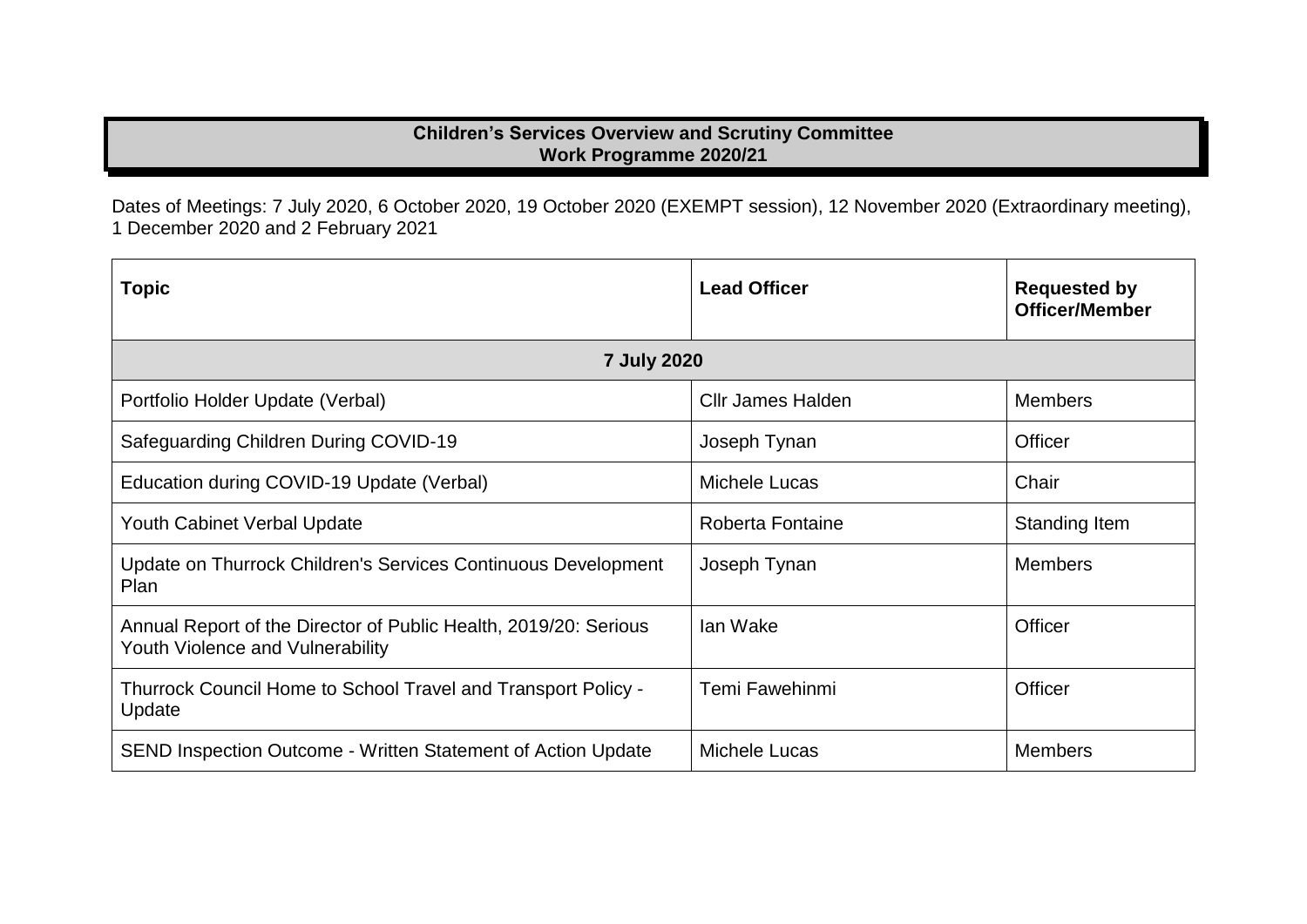| Update on the Free School Programme                                                           | Michele Lucas/Sarah Williams      | <b>Members</b>       |  |  |
|-----------------------------------------------------------------------------------------------|-----------------------------------|----------------------|--|--|
| Work Programme                                                                                | <b>Democratic Services</b>        | Standing item        |  |  |
| 6 October 2020                                                                                |                                   |                      |  |  |
| <b>Youth Cabinet Verbal Update</b>                                                            | Roberta Fontaine                  | <b>Standing Item</b> |  |  |
| <b>PFH Update</b>                                                                             | <b>Cllr Halden</b>                | <b>Members</b>       |  |  |
| Items Raised by Thurrock Local Safeguarding Partnership Board -<br><b>Serious Case Review</b> | Jane Foster-Taylor (Thurrock CCG) | <b>Standing Item</b> |  |  |
| 2019/20 Annual Complaints and Representations Report -<br><b>Children's Social Care</b>       | Lee Henley                        | <b>Officer</b>       |  |  |
| <b>SEND Inspection Outcome - Written Statement of Action Update</b>                           | <b>Michele Lucas</b>              | <b>Members</b>       |  |  |
| <b>Thurrock School Wellbeing Service</b>                                                      | Gemma Fitzgerald                  | Standing item        |  |  |
| <b>Council Tax Exemption for Foster Carers</b>                                                | Joe Tynan                         | <b>Officer</b>       |  |  |
| <b>Work Programme</b>                                                                         | <b>Democratic Services</b>        | Standing item        |  |  |
| 19 October 2020 (EXEMPT MEETING)                                                              |                                   |                      |  |  |
| Review of High Risk Notifications (EXEMPT)                                                    |                                   | Officer              |  |  |
| 12 November 2020 - Extraordinary meeting                                                      |                                   |                      |  |  |
| Pupil Place Plan                                                                              | <b>Sarah Williams</b>             | <b>Officer</b>       |  |  |
| <b>School Capital Programme</b>                                                               | <b>Sarah Williams</b>             | <b>Officer</b>       |  |  |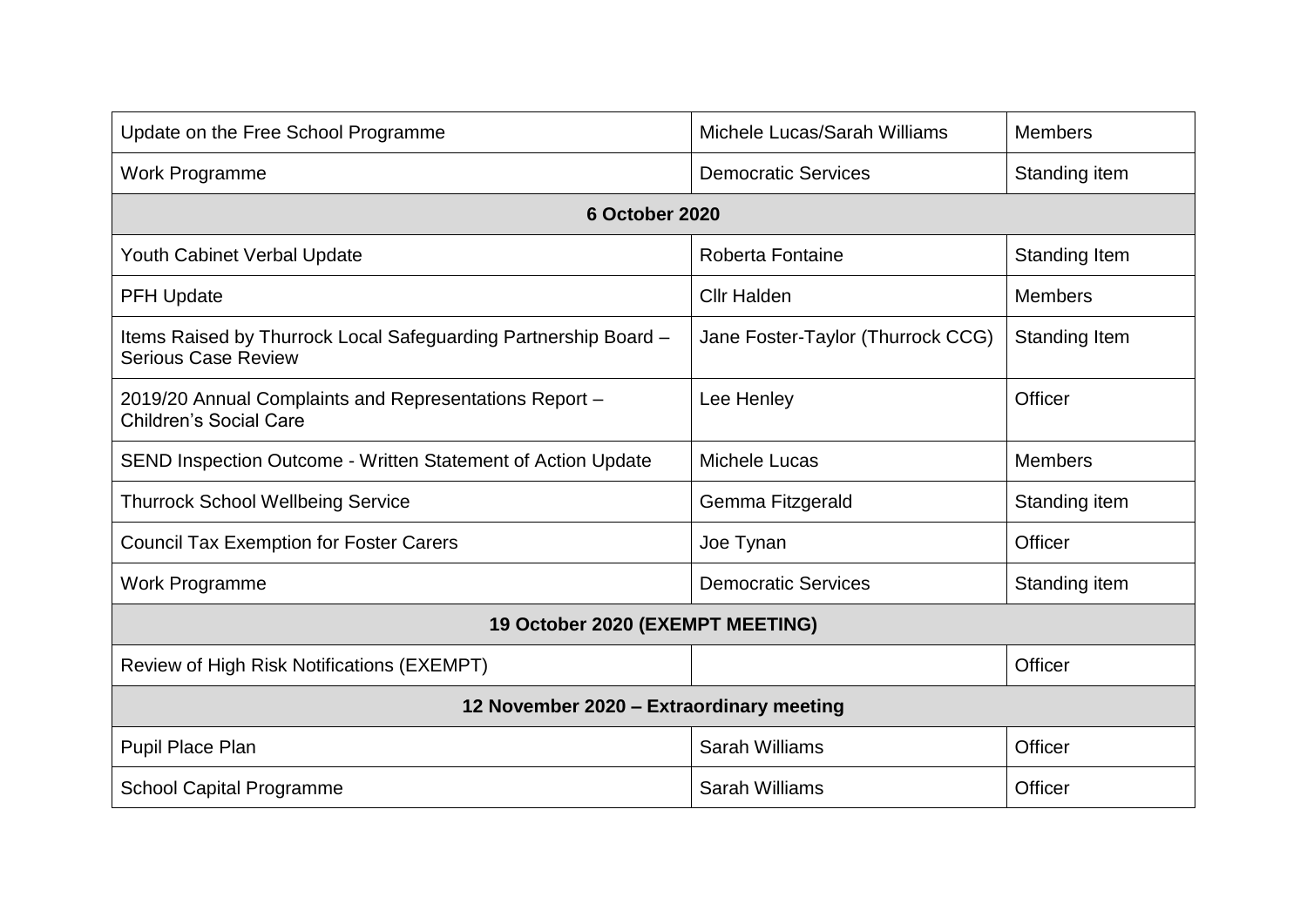| <b>Childcare Sufficiency</b>                                                                                                    | <b>Sharon Bushnell</b>     | Officer              |  |  |
|---------------------------------------------------------------------------------------------------------------------------------|----------------------------|----------------------|--|--|
| Inspire Update                                                                                                                  | <b>Michele Lucas</b>       | <b>Members</b>       |  |  |
| 1 December 2020                                                                                                                 |                            |                      |  |  |
| <b>Youth Cabinet Verbal Update</b>                                                                                              | Roberta Fontaine           | Standing Item        |  |  |
| Items Raised by Thurrock Local Safeguarding Partnership Board                                                                   |                            | <b>Standing Item</b> |  |  |
| <b>WSOA Update</b>                                                                                                              | Michele Lucas              | Standing item        |  |  |
| Fees and Charges                                                                                                                | <b>Kelly McMillan</b>      | <b>Officer</b>       |  |  |
| Update on the Progress of the Recommendations in the Annual<br>Public Health Report of Serious Youth Violence and Vulnerability | <b>lan Wake</b>            | <b>Members</b>       |  |  |
| <b>Children's Social Care Performance</b>                                                                                       | Joe Tynan                  | Officer              |  |  |
| Work Programme                                                                                                                  | <b>Democratic Services</b> | Standing item        |  |  |
| 2 February 2021                                                                                                                 |                            |                      |  |  |
| <b>Youth Cabinet Verbal Update</b>                                                                                              |                            | Standing Item        |  |  |
| Items Raised by Thurrock Local Safeguarding Partnership Board                                                                   |                            | <b>Standing Item</b> |  |  |
| <b>WSOA Update</b>                                                                                                              | <b>Michele Lucas</b>       | Standing item        |  |  |
| <b>Work Programme</b>                                                                                                           | <b>Democratic Services</b> | Standing item        |  |  |
| To be confirmed                                                                                                                 |                            |                      |  |  |